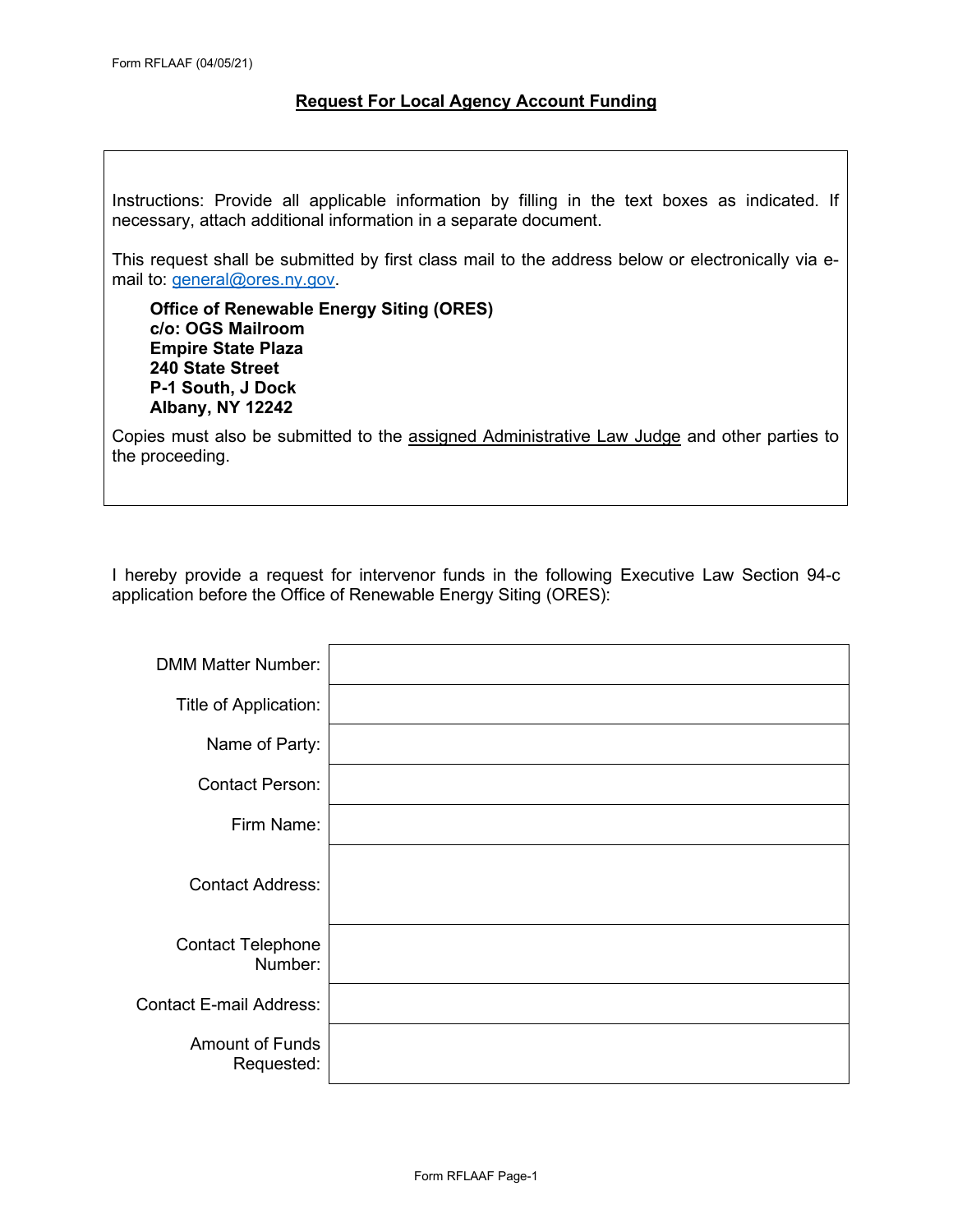The basis of eligibility for intervenor funds is as follows: (select one)

Eligible **Local Agency**

Eligible **Potential Community Intervenor**

1(a). For a **Local Agency**, provide a statement that the facility falls within the local agency's jurisdiction or that a permit or approval from the local agency would have been required in the absence of Section 94-c of the Executive Law:

1(b). For an **Individual Potential Community Intervenor**, provide a statement of the number of persons the requesting party represents, the nature of the interests the requesting person represents, and proof of residency:

1(c). For a **Non-Profit Organization Potential Community Intervenor**, provide a statement of concrete and localized interest that may be affected by a proposed facility and that such interest has a significant nexus to its mission:

2(a). For a **Local Agency** or **Non-Profit Organization Potential Community Intervenor**, provide a statement of the availability of funds from the resources of the requesting party:

2(b). For a **Local Agency** or **Non-Profit Organization Potential Community Intervenor**, provide a statement of the efforts that have been made to obtain funds from other sources:

3. State the amount of funds being requested: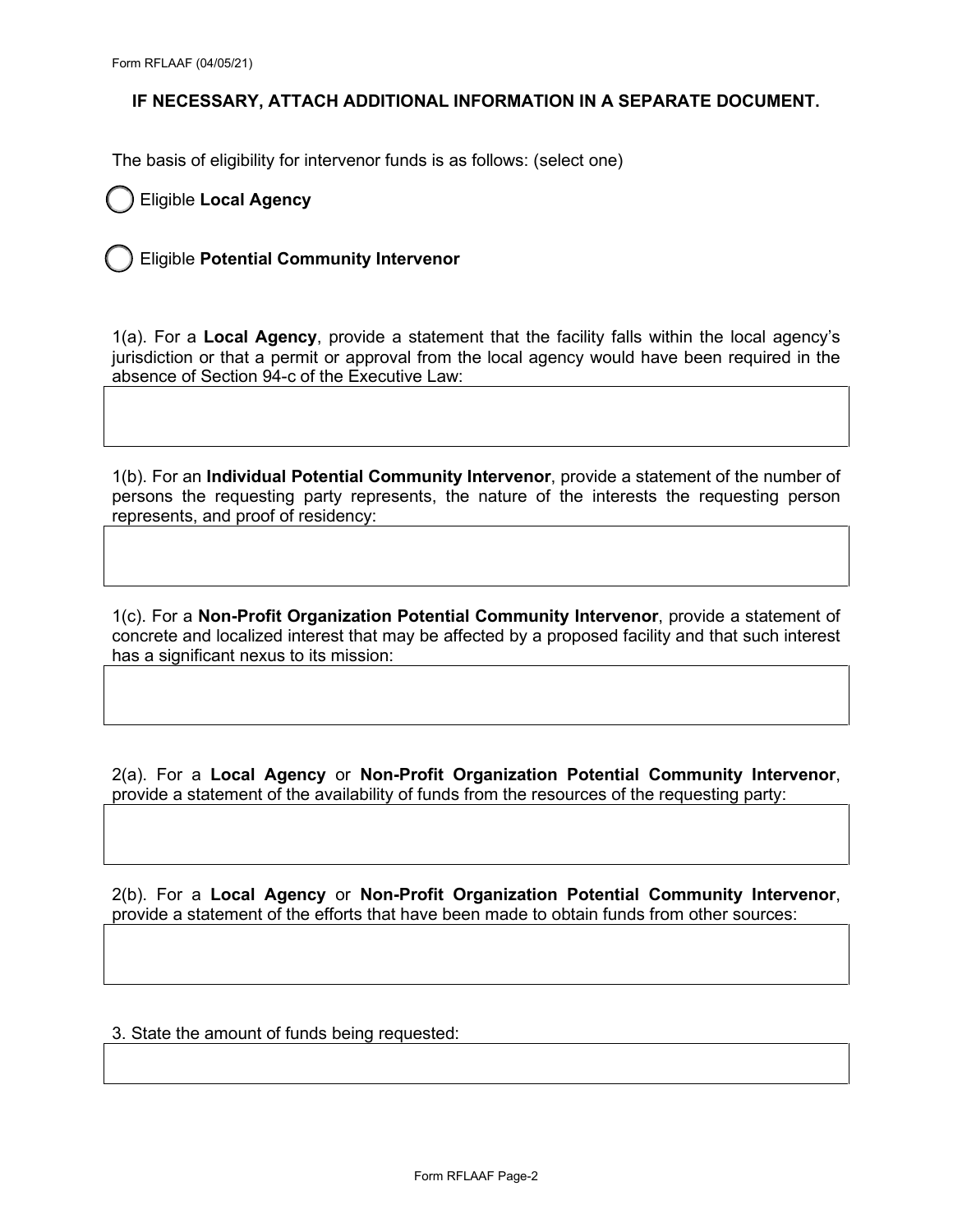4(a). If any experts are to be employed, provide to the extent possible, the name and qualifications of each person to be employed:

4(b). If it is not possible to provide the name of each expert to be employed, provide for each  $\overrightarrow{e}$  expert a statement of the necessary professional qualifications for the expert(s):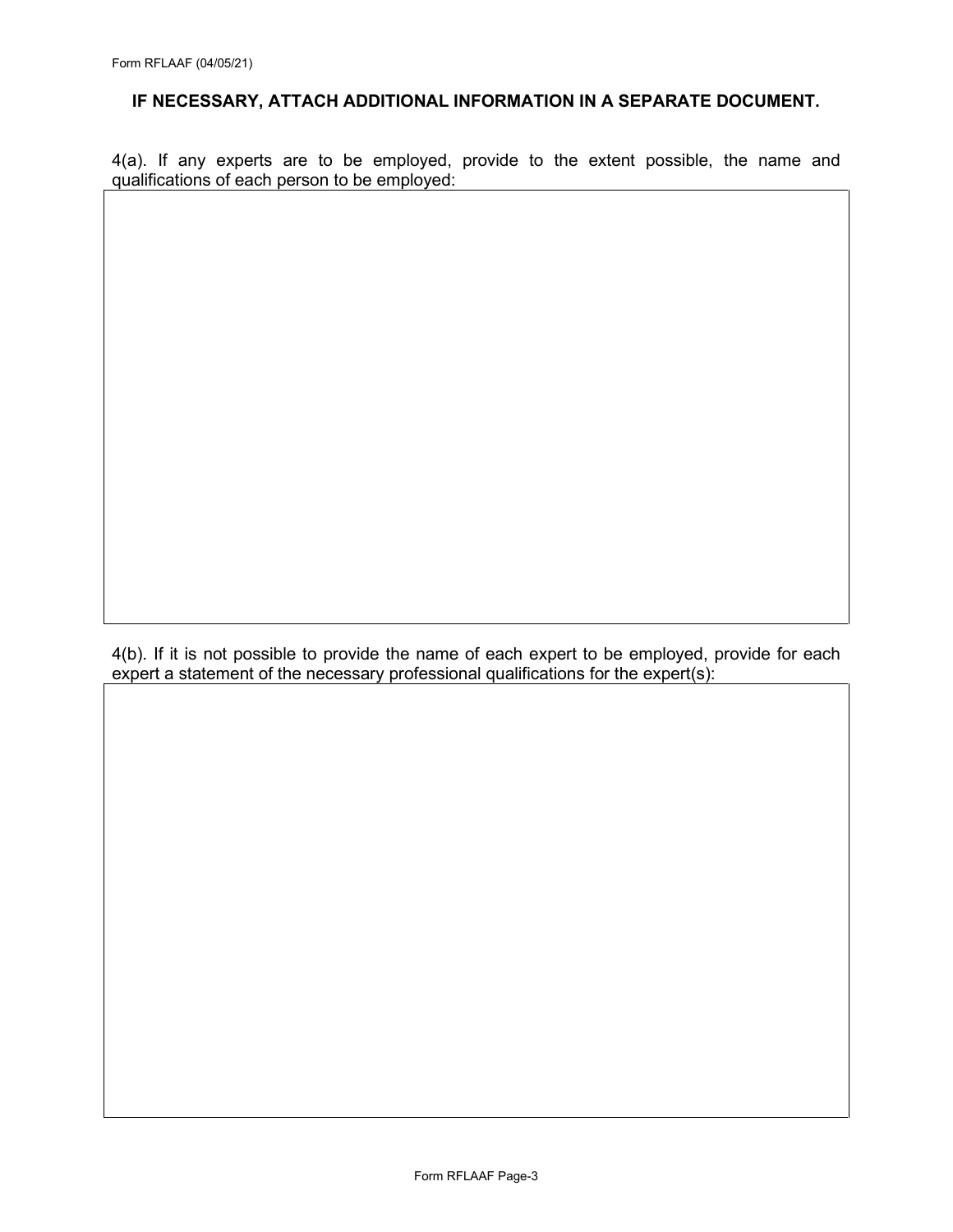5. Provide, if known, the name of any other local agency, potential community intervenor or entity who may, or is intending to, employ any such expert(s):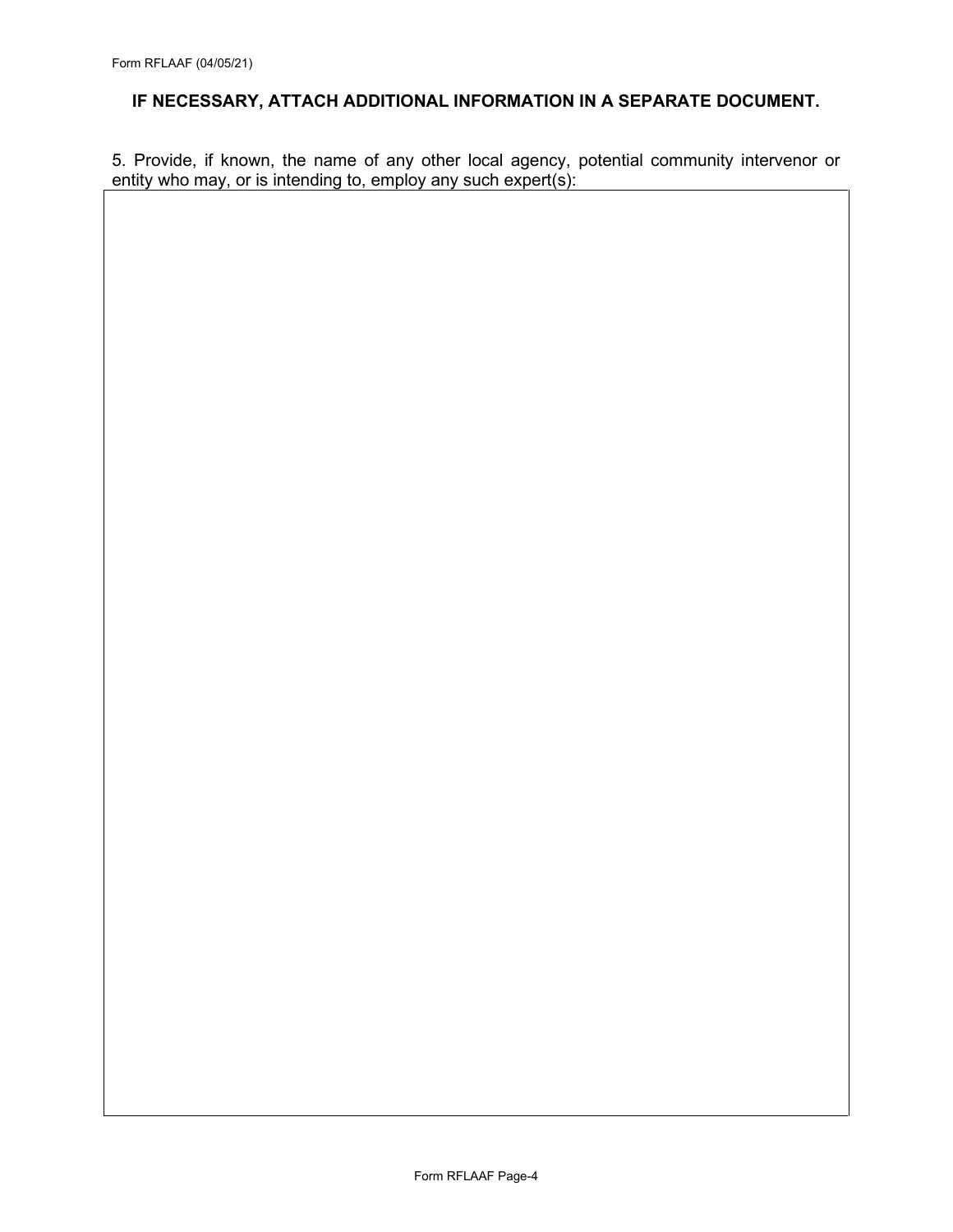6(a). For all experts be employed, provide a detailed statement of the services to be provided:

6(b). For all experts to be employed, provide a detailed basis for the fees requested, including hourly fee, wage rate, and expenses: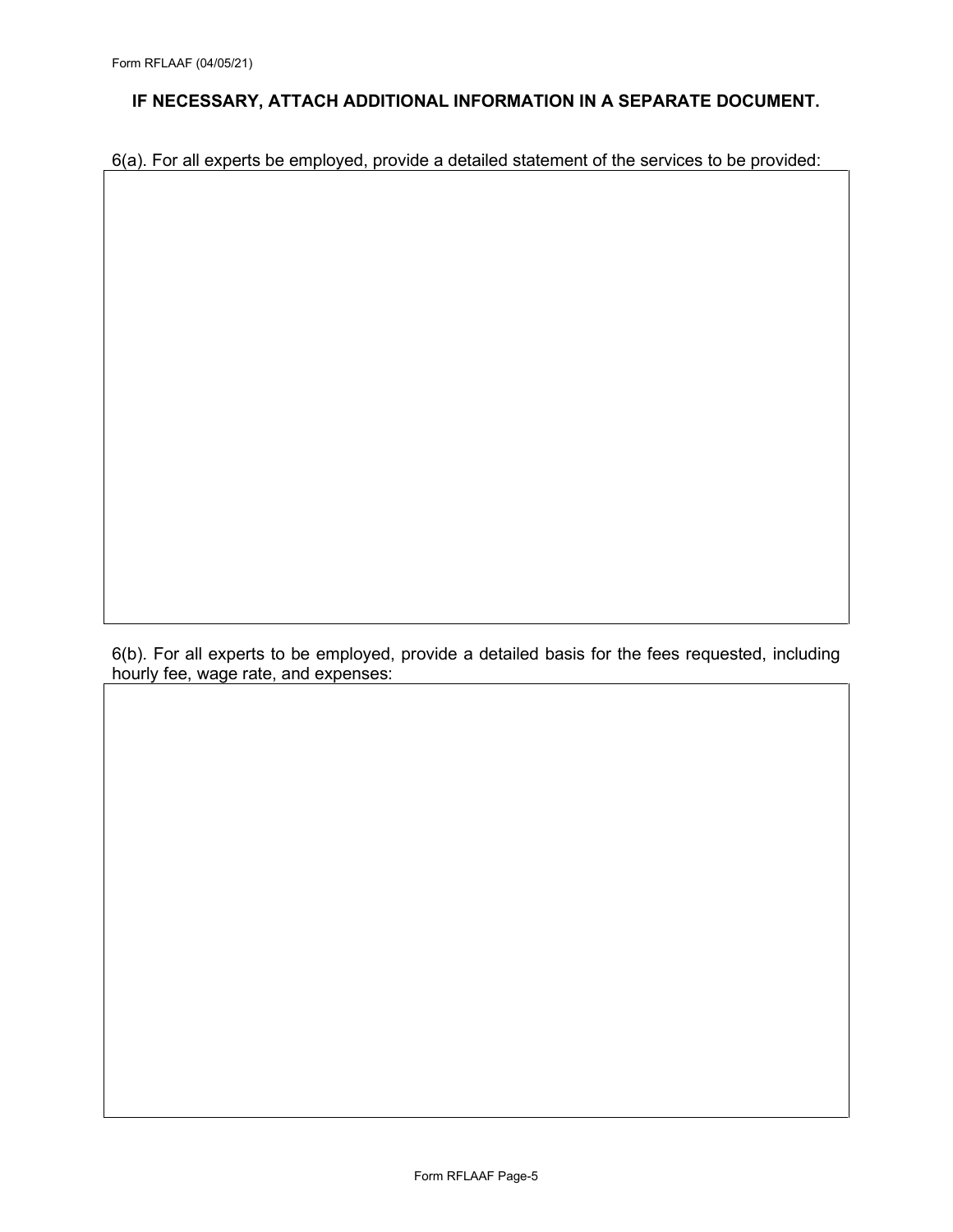6(c). For all experts to be employed, provide a detailed statement specifying how such services and expenses will contribute to the compilation of a complete record as to the appropriateness of the site and facility: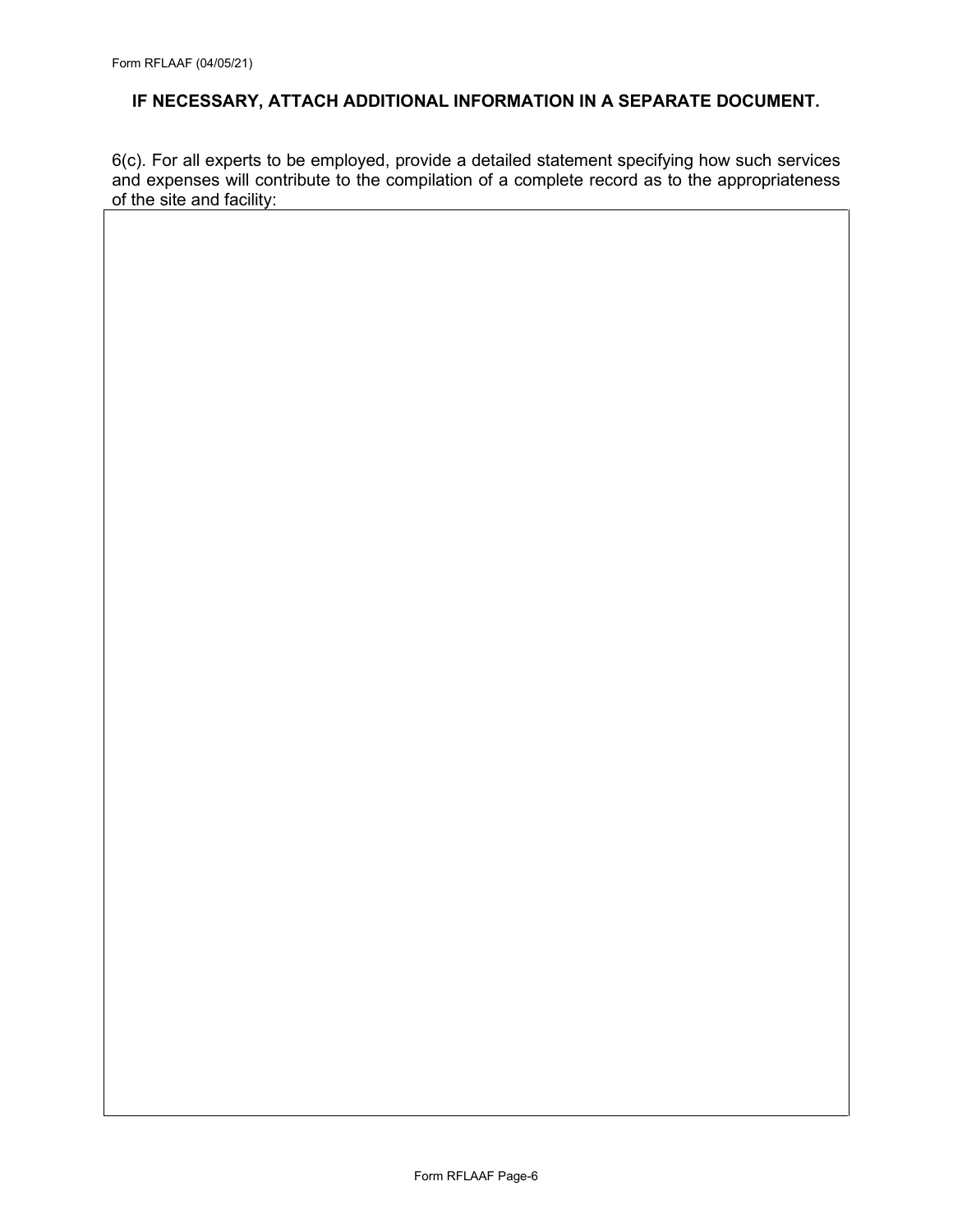7(a). For any study to be performed, a description of the purpose of the study:

7(b). For any study to be performed, a description of the methodology and a statement of the rationale supporting the methodology:

7(c). For any study to be performed pursuant to any proposed methodology that is new or original, an explanation of why pre-existing methodologies are insufficient or inappropriate:

7(d). For any study to be performed, provide a description of the timing for completion of the study and a statement of the rationale supporting the timing proposed: